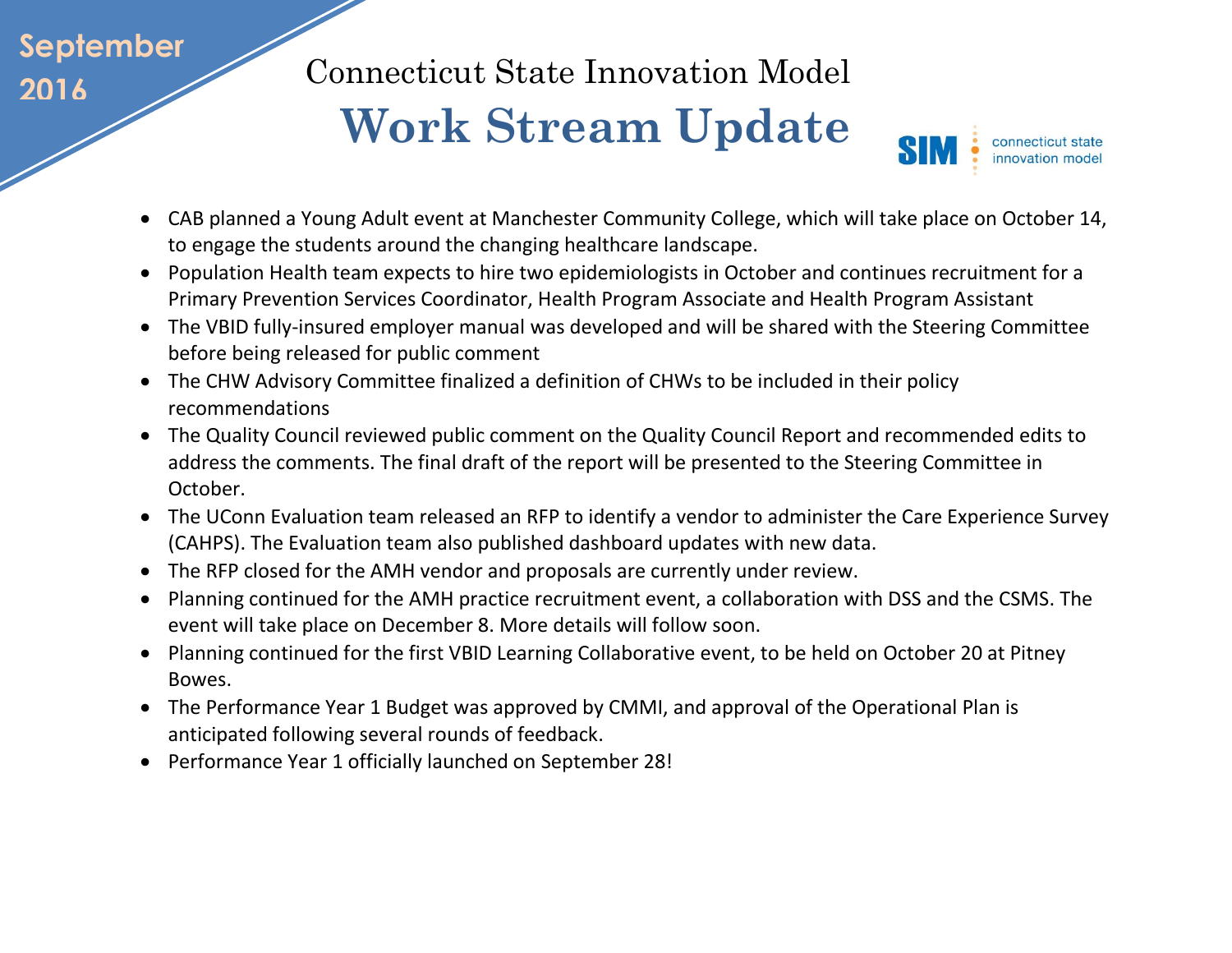| Council/<br><b>Work Stream</b>                                            | <b>Major Topics</b><br>Covered       | Progress/<br><b>Outputs</b>                                                                                                                                                                                                                                                                                                                             | <b>Next Steps</b>                                                                                                                                                                                                                                                                                      | <b>Upcoming</b><br><b>Meetings</b> |
|---------------------------------------------------------------------------|--------------------------------------|---------------------------------------------------------------------------------------------------------------------------------------------------------------------------------------------------------------------------------------------------------------------------------------------------------------------------------------------------------|--------------------------------------------------------------------------------------------------------------------------------------------------------------------------------------------------------------------------------------------------------------------------------------------------------|------------------------------------|
|                                                                           |                                      |                                                                                                                                                                                                                                                                                                                                                         |                                                                                                                                                                                                                                                                                                        |                                    |
| <b>Healthcare</b><br>Innovation<br><b>Steering</b><br>Committee<br>(HISC) |                                      | No September Meeting                                                                                                                                                                                                                                                                                                                                    | Review revisions to the Quality<br>Council Report reflecting public<br>comment<br>Review fully-insured VBID<br>employer manual to release for<br>public comment                                                                                                                                        | 10/13/16                           |
| Consumer<br><b>Advisory Board</b><br>(CAB)                                | <b>Consumer</b><br><b>Engagement</b> | Continued planning efforts, in conjunction with the<br>Consumer Engagement Coordinator, to develop the<br><b>Consumer Engagement Strategy</b><br>Planned an event to engage young adults around<br>the evolving healthcare system at Manchester<br>Community College on October 14<br>Continued work to refine Consumer/Advocate<br>application process | Work with Consumer Engagement<br>$\bullet$<br>Coordinator to develop<br><b>Communication Strategy</b><br>• Work with Planning Committee on<br>Consumer/Advocate application<br>process<br>Begin recruitment process for<br>consumers/advocates to fill<br>vacancies on the CAB and other<br>Committees | 10/11/16                           |
| <b>Practice</b><br><b>Transformation</b><br><b>Task Force</b><br>(PTTF)   |                                      | Engaged in focus group assessing barriers to<br>$\bullet$<br>integrated behavioral healthcare through Maine<br><b>Medical Center</b><br>Reviewed workstream alignment strategy<br>$\bullet$                                                                                                                                                             | Provide input on transformation<br>plan development for CCIP<br>Participating entities                                                                                                                                                                                                                 | 12/13/16                           |

 $\leftarrow$  Healthcare

Quality

 $\begin{array}{c} \text{\textcolor{red}{\textbf{+}}} & \text{Population} \\ \text{Health} \end{array}$ 

 $\overline{\phantom{a}}$  Health

Equity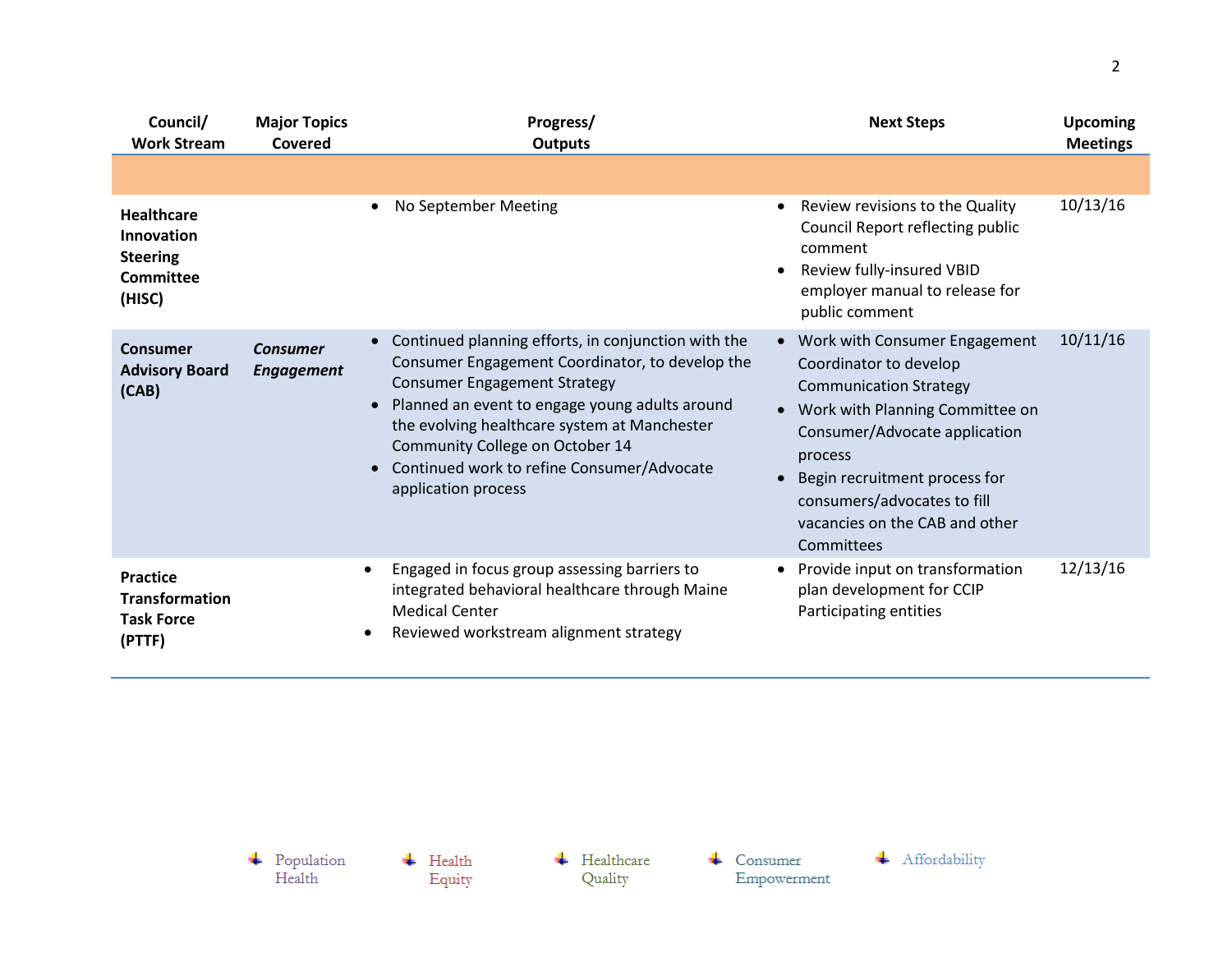| Council/                                                                                | <b>Major Topics</b> | Progress/                                                                                                                                                                                                                                                                                                                                                                                                                                                                                                                                                                                                                                                                                                                                                                                                                                                                                                                                         | <b>Next Steps</b>                                                                                                                                                                      | <b>Upcoming</b>                                                         |
|-----------------------------------------------------------------------------------------|---------------------|---------------------------------------------------------------------------------------------------------------------------------------------------------------------------------------------------------------------------------------------------------------------------------------------------------------------------------------------------------------------------------------------------------------------------------------------------------------------------------------------------------------------------------------------------------------------------------------------------------------------------------------------------------------------------------------------------------------------------------------------------------------------------------------------------------------------------------------------------------------------------------------------------------------------------------------------------|----------------------------------------------------------------------------------------------------------------------------------------------------------------------------------------|-------------------------------------------------------------------------|
| <b>Work Stream</b><br><b>Health</b><br><b>Information</b><br><b>Technology</b><br>(HIT) | Covered             | <b>Outputs</b><br>UCONN Staff continued to meet with SIM PMO to<br>$\bullet$<br>discuss DSS use case for alert notification, EMPI, and<br>Provider Registry implementation<br>UCONN and DSS attended several meetings as<br>$\bullet$<br>requested by the SIM PMO to answer CMMI<br>questions on the HIT section of the operational<br>plan and to discuss the DSS alert notification<br>strategy and timetable with SIM PMO staff, ONC TA<br>contractors, ONC staff, and SIM PMO HIT<br>consultants about Connecticut's HIT landscape.<br>UCONN assigned new staff to dedicate a portion of<br>$\bullet$<br>their time to support the SIM HIT initiative<br>including John Destefano who is the lead on DSS<br>alert notification and Alan Fontes who is the lead on<br><b>DSS EMPI and Provider Registry</b><br>Implementation. Other staff will be hired as<br>appropriate for project support after agreement is<br>reached on project scope. | Continue selection process for<br>$\bullet$<br>Health Information technology<br>Officer.                                                                                               | <b>Meetings</b><br><b>State HIT</b><br>Advisory<br>Council:<br>10/20/16 |
| <b>Quality Council</b><br>(QC)                                                          |                     | • Continued working with the UConn Evaluation team<br>to identify a desired scorecard design and process<br>for implementation<br>• Reviewed public comment on Quality Council Report<br>and provided final recommendations for edits to the<br>Report, to be presented to the Steering Committee<br>on 10/13/16                                                                                                                                                                                                                                                                                                                                                                                                                                                                                                                                                                                                                                  | Continue working with the UConn<br>Evaluation team to identify a<br>desired scorecard design and<br>process for implementation<br>Review workstream alignment<br>$\bullet$<br>strategy | 11/9/16                                                                 |

 $\overline{\phantom{a}}$  Health Equity  $\leftarrow$  Healthcare Quality

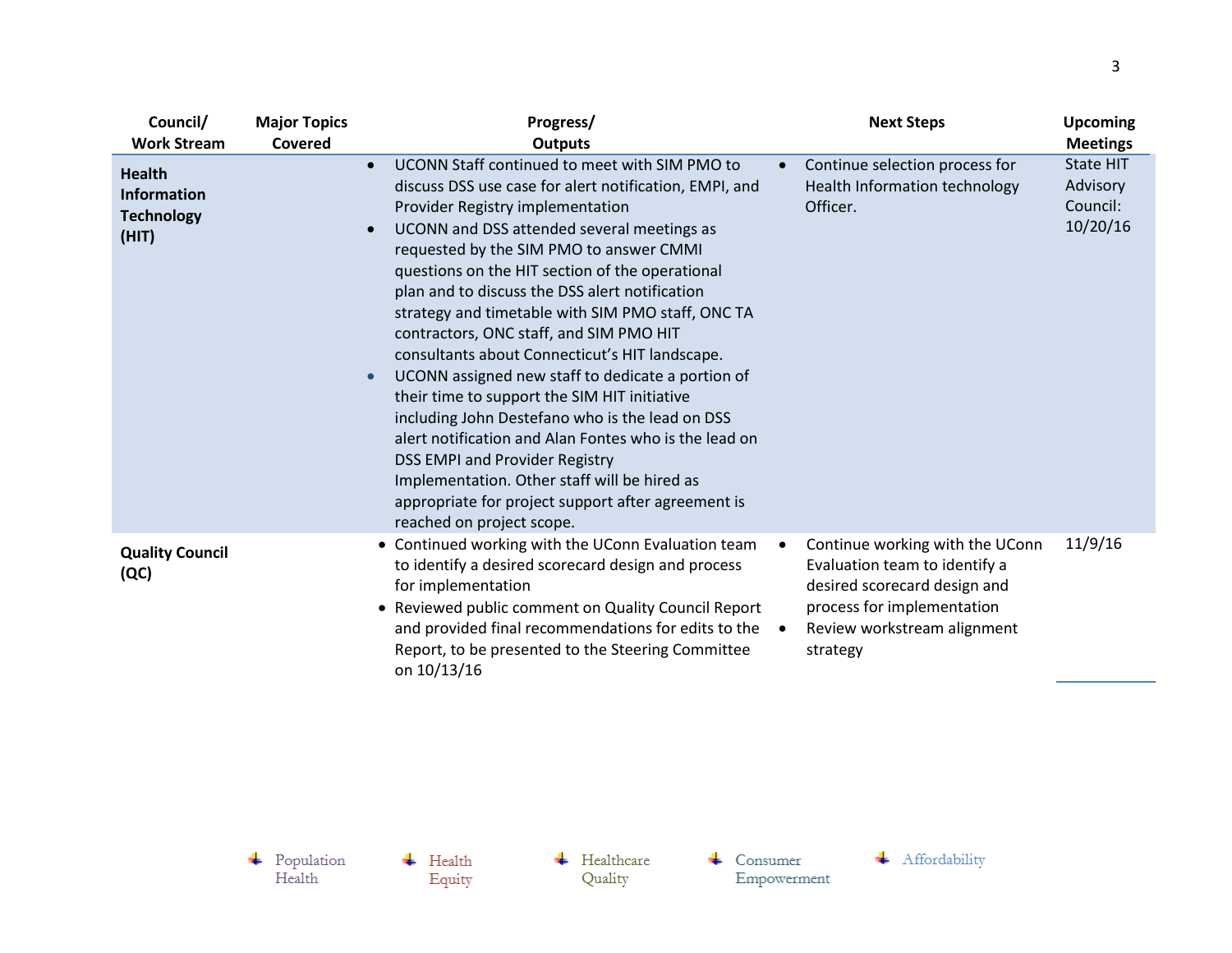| Council/                                               | <b>Major Topics</b> | Progress/                                                                             | <b>Next Steps</b>                                                                                              | <b>Upcoming</b> |
|--------------------------------------------------------|---------------------|---------------------------------------------------------------------------------------|----------------------------------------------------------------------------------------------------------------|-----------------|
| <b>Work Stream</b>                                     | <b>Covered</b>      | <b>Outputs</b>                                                                        |                                                                                                                | <b>Meetings</b> |
| Care<br><b>Management</b><br><b>Committee</b><br>(CMC) | <b>PCMH+</b>        | • Held several different touchpoint meetings with<br>CHN to further the PCMH+ design. | Continue to hold work sessions<br>and education sessions to further<br>the PCMH+ design and<br>implementation. | 10/12/16        |
| (A sub-<br>committee of<br>MAPOC)                      |                     |                                                                                       |                                                                                                                |                 |

 $\begin{array}{c} \text{\textcolor{red}{\textbf{+}}} & \text{Population} \\ \text{Health} \end{array}$ + Affordability  $\leftarrow$  Healthcare  $\overline{\phantom{a}}$  Health  $\leftarrow$  Consumer Quality Empowerment Equity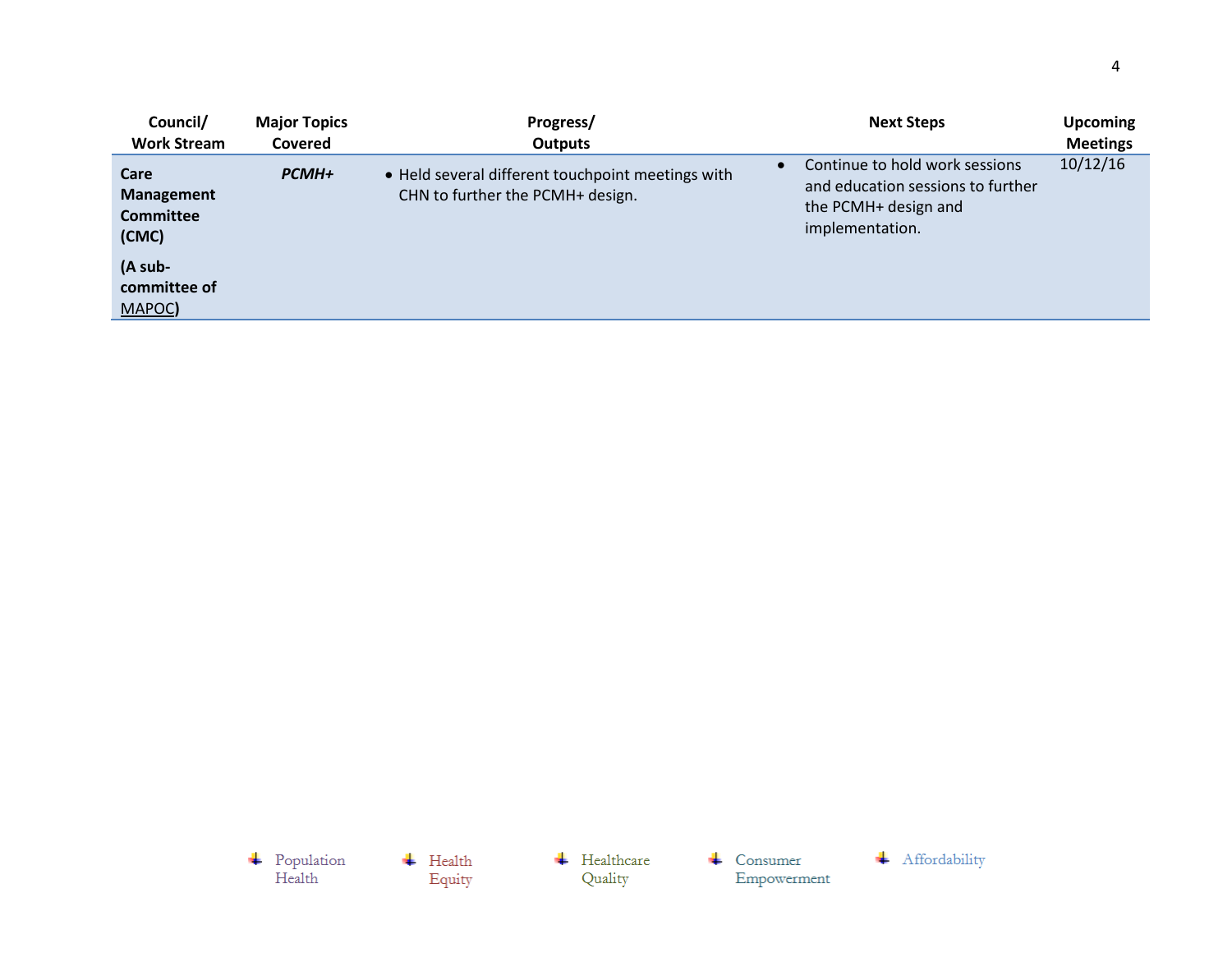**Population Health Planning (DPH)**

- DPH maintains efforts to identify qualified candidates for the Primary Prevention Services Coordinator, Health Program Associate and Health Program Assistant positions. The two epidemiologist positions are expected to be hired in October.
- The DPH convened the State Health Improvement Coalition to review the action agenda for next year which includes emphasis in the alignment of health systems and population health objectives.
- The Population Health Council met and received information about health reform initiatives in the state, particularly with the State Health Improvement Plan, and about alignment of the Population health project with several other SIM work streams. The council also heard the results of the SIM sponsored update of the State Health Assessment Indicators. Discussions about validation of SIM priorities and potential interventions took place.
- The DPH executed an amendment with Health Resources in Action to continue facilitation of the population health council deliberations and conduct an environmental scan of prevention initiatives in Connecticut and research elements of community accountability from examples at the national level.
- The DPH executed a contract amendment with the BRFSS contractor to cooperate with local health departments to prepare local-level weights for as many towns as possible from the combined 2011- 2015 BRFSS dataset. With a sample size of over 40,000 interview responses obtained over five years, there is sufficient statistical power to
- Present the environmental scan for consideration by the Population Health Council. 10/27/16
- Complete staffing of the program.
- Begin crafting the basic assumptions for establishing a Prevention Service Center model.
- Advance data collection and methods for regional analysis of community accountability and population health measures.

5

 $\leftarrow$  Population Health

 $\leftarrow$  Health Equity  $\leftarrow$  Healthcare Quality

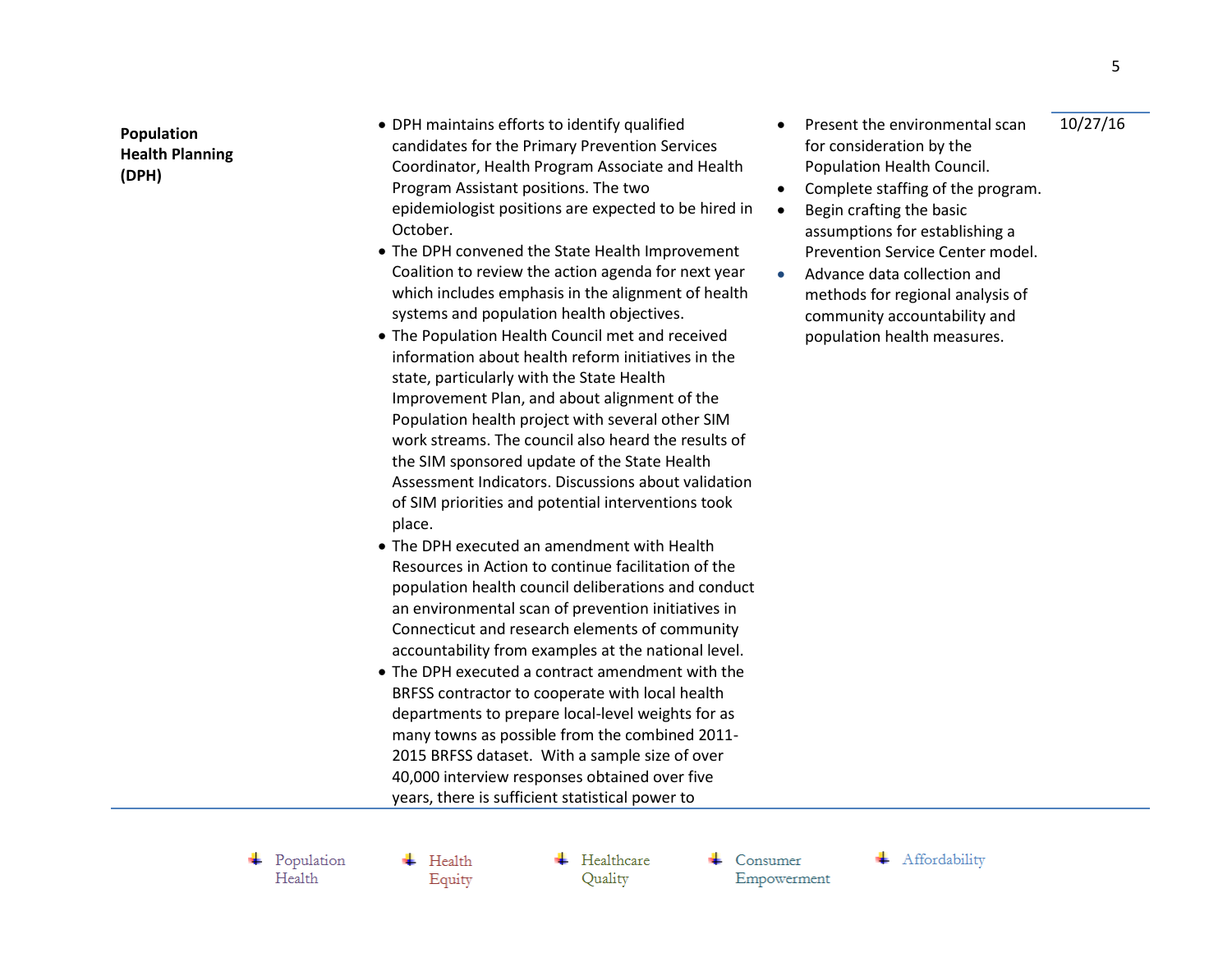| Council/<br><b>Work Stream</b>                                                                        | <b>Major Topics</b><br>Covered | Progress/<br><b>Outputs</b>                                                                                                                                                                                                                                                                                                                                                                                                                                                                                              |           | <b>Next Steps</b>                                                                                                          | <b>Upcoming</b><br><b>Meetings</b> |
|-------------------------------------------------------------------------------------------------------|--------------------------------|--------------------------------------------------------------------------------------------------------------------------------------------------------------------------------------------------------------------------------------------------------------------------------------------------------------------------------------------------------------------------------------------------------------------------------------------------------------------------------------------------------------------------|-----------|----------------------------------------------------------------------------------------------------------------------------|------------------------------------|
|                                                                                                       |                                | measure annual core health indicators for 52 towns<br>and town groups.<br>• Staff designed a set of four questions related to<br>food and housing insecurity, as well as built<br>environment to be included in the 2016 BRFSS<br>survey. Staff completed meetings of the 2017 BRFSS<br>Planning Workgroup and came to consensus on the<br>recommended survey content. Funding sources for<br>the 2017 BRFSS are being compiled, and the<br>amount of funding will determine the sample size<br>possible for the survey. |           |                                                                                                                            |                                    |
| <b>Person</b><br><b>Centered</b><br><b>Medical Home</b><br>Plus (PCMH+,<br>formerly<br><b>MQISSP)</b> |                                | • Continued meeting with CMS/CHN to discuss the<br>PCMH+ design and implementation, utilizing the<br>Concept Paper and other historical stakeholder<br>materials.<br>• Worked through first portion of implementation<br>work plan in preparation for Jan 1 2016                                                                                                                                                                                                                                                         | $\bullet$ | Continue working through and<br>develop membership<br>communication materials and<br>the oversight and monitoring<br>plan. | N/A                                |

 $\begin{array}{c} \text{\textcolor{red}{\textbf{+}}} & \text{Population} \\ \text{Health} \end{array}$ 

 $\overline{\phantom{a}}$  Health Equity  $\leftarrow$  Healthcare Quality

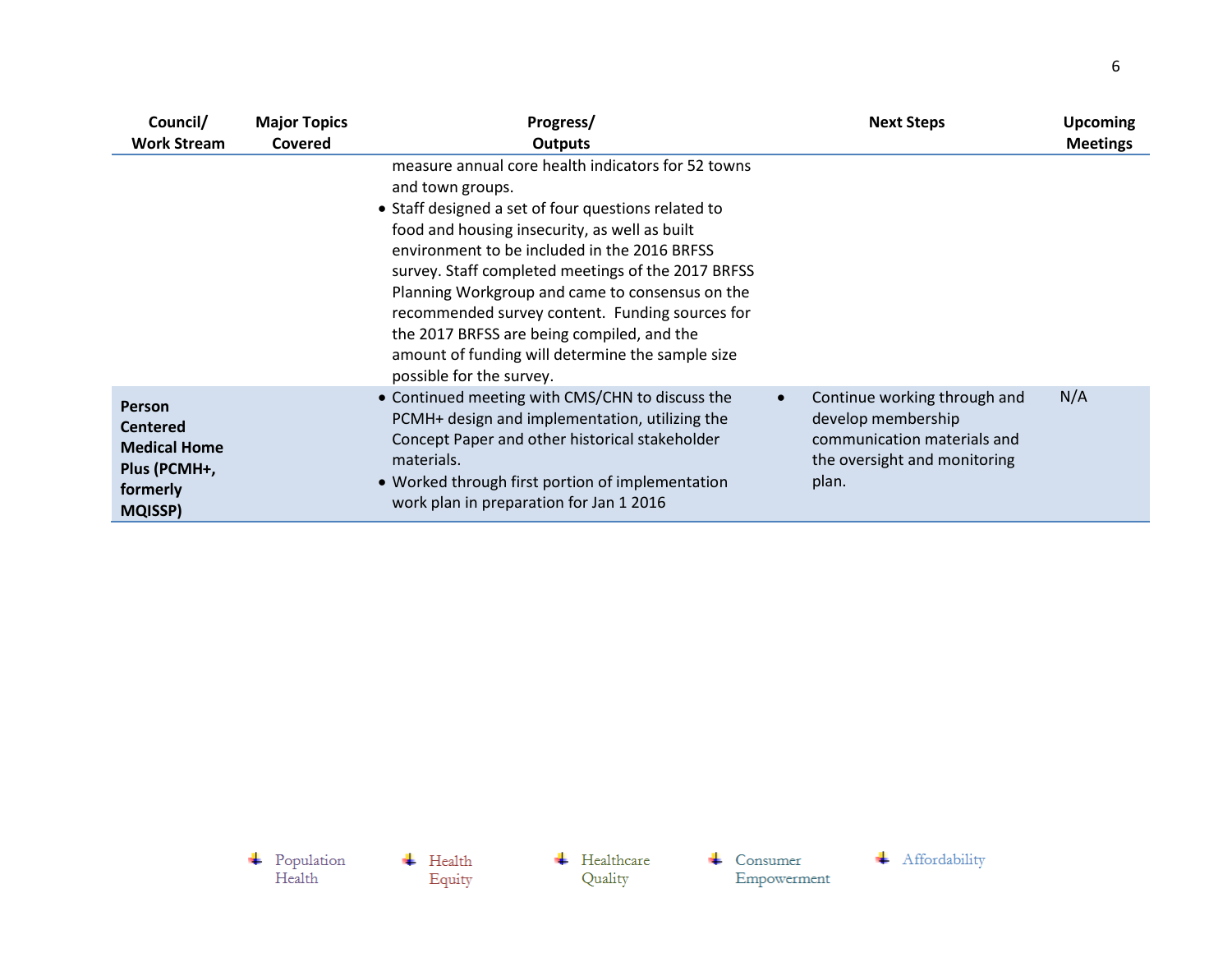| Council/                                                | <b>Major Topics</b> | Progress/                                                                                                                                                                                                                                                                                                                                                                                                                                                                                                                                                                                                                                                                                                                                                                                                                                                                                                                                                                                                                | <b>Next Steps</b>                                                                                                                                                                                                                                                                                                                                                                                                                                                                                                                                           | <b>Upcoming</b>            |
|---------------------------------------------------------|---------------------|--------------------------------------------------------------------------------------------------------------------------------------------------------------------------------------------------------------------------------------------------------------------------------------------------------------------------------------------------------------------------------------------------------------------------------------------------------------------------------------------------------------------------------------------------------------------------------------------------------------------------------------------------------------------------------------------------------------------------------------------------------------------------------------------------------------------------------------------------------------------------------------------------------------------------------------------------------------------------------------------------------------------------|-------------------------------------------------------------------------------------------------------------------------------------------------------------------------------------------------------------------------------------------------------------------------------------------------------------------------------------------------------------------------------------------------------------------------------------------------------------------------------------------------------------------------------------------------------------|----------------------------|
| <b>Work Stream</b>                                      | Covered             | Outputs                                                                                                                                                                                                                                                                                                                                                                                                                                                                                                                                                                                                                                                                                                                                                                                                                                                                                                                                                                                                                  |                                                                                                                                                                                                                                                                                                                                                                                                                                                                                                                                                             | <b>Meetings</b>            |
| <b>Value-based</b><br><b>Insurance</b><br><b>Design</b> |                     | The fully-insured employer manual was approved<br>for review by the Steering Committee and will then<br>be released for public comment.<br>The PMO and OSC continued to work with CBIA to<br>plan the first learning collaborative event which<br>will take place in Fairfield county, partnering with<br>Pitney Bowes. The event will take place on October<br>20 and will highlight the work of the VBID<br>Consortium as well as local employer/employee<br>stories on their successful implementation of VBID<br>plans.<br>The PMO is working to keep Freedman Healthcare<br>on to provide support for two additional meetings<br>of the Consortium over the coming year. These<br>meetings will allow the Consortium to review the<br>templates and make changes and<br>recommendations based on legislation and<br>experience of the Learning Collaborative.<br>Continued discussions with the UConn Evaluation<br>team and federal project team around methods for<br>assessing VBID penetration among employers. | Continue planning for first<br>Learning Collaborative event.<br>Assess communication and<br>marketing pieces to promote<br>VBID among employers.<br>Release the fully-insured<br>$\bullet$<br>employer manual for public<br>comment.<br>Plan additional Learning<br>Collaborative events and<br>engagement opportunities.<br>Meet with health plans to discuss<br>$\bullet$<br>the development of VBID<br>insurance templates for the fully-<br>insured market.<br>Continue work to identify a<br>method for assessing VBID<br>penetration among employers. | LC<br>Meeting:<br>10/20/16 |

 $\begin{array}{c} \text{\textcolor{red}{\textbf{+}}} & \text{Population} \\ \text{Health} \end{array}$ 

 $\overline{\phantom{a}}$  Health Equity  $\leftarrow$  Healthcare Quality

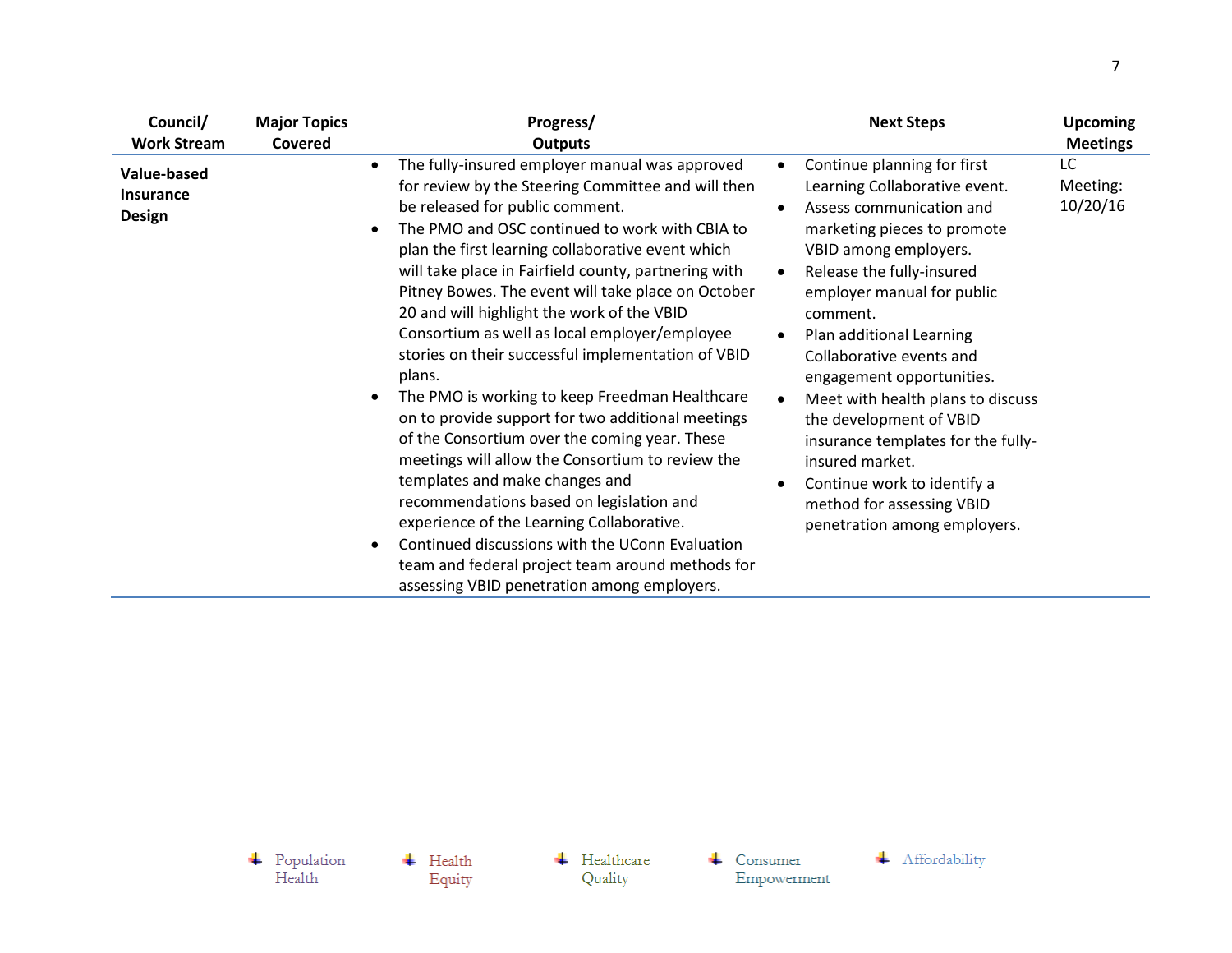| Council/                                                                     | <b>Major Topics</b> | Progress/                                                                                                                                                                                                                                                                                                                                                                                                                                                                                                                                                                                                                                                                                                                                                                                                                                                                                                                                                                                                                                                                                                                                                                                                                                                                                                                                                                                                                                                                                                                                                                                                                                                                                                                                                                                                                                                                                                                                       | <b>Next Steps</b>                                                                                                                                                                                                                                                                                                                             | <b>Upcoming</b> |
|------------------------------------------------------------------------------|---------------------|-------------------------------------------------------------------------------------------------------------------------------------------------------------------------------------------------------------------------------------------------------------------------------------------------------------------------------------------------------------------------------------------------------------------------------------------------------------------------------------------------------------------------------------------------------------------------------------------------------------------------------------------------------------------------------------------------------------------------------------------------------------------------------------------------------------------------------------------------------------------------------------------------------------------------------------------------------------------------------------------------------------------------------------------------------------------------------------------------------------------------------------------------------------------------------------------------------------------------------------------------------------------------------------------------------------------------------------------------------------------------------------------------------------------------------------------------------------------------------------------------------------------------------------------------------------------------------------------------------------------------------------------------------------------------------------------------------------------------------------------------------------------------------------------------------------------------------------------------------------------------------------------------------------------------------------------------|-----------------------------------------------------------------------------------------------------------------------------------------------------------------------------------------------------------------------------------------------------------------------------------------------------------------------------------------------|-----------------|
| <b>Work Stream</b>                                                           | Covered             | <b>Outputs</b>                                                                                                                                                                                                                                                                                                                                                                                                                                                                                                                                                                                                                                                                                                                                                                                                                                                                                                                                                                                                                                                                                                                                                                                                                                                                                                                                                                                                                                                                                                                                                                                                                                                                                                                                                                                                                                                                                                                                  |                                                                                                                                                                                                                                                                                                                                               | <b>Meetings</b> |
| <b>UCONN</b><br><b>Community</b><br><b>Health Worker</b><br>(CHW) Initiative |                     | Completed strategy, wireframe, and prototype phase for<br>$\bullet$<br>CHW website. Next step is the design phase.<br>Held design group on 9/29/16 to draft CHW definition.<br>$\bullet$<br>Definition to be presented during next Advisory<br>Committee meeting on Oct. 20th for approval.<br>Met with evaluators on $9/1/16$ to discuss revising the<br>$\bullet$<br>evaluation plan to reflect the new CCIP focus.<br>Met with representatives of the Child Health and<br>$\bullet$<br>Development Institute on 9/13/16 to discuss the role of<br>CHWs in promoting child health.<br>Met with the Metro Hartford Alliance for Careers group<br>$\bullet$<br>of the Capital Workforce partners to discuss SIM CHW<br>Initiatives, including the CHW Apprenticeship model.<br>Reviewed work done by Center for Health Impact for<br>$\bullet$<br>marketing materials for promoting CHWs for the CHW<br>Association of CT.<br>Participated in Common Indicators for CHWs monthly<br>$\bullet$<br>conference call to plan for preconference session at<br>APHA on 10/28.<br>Met with New England Asthma Innovation Coalition and<br>$\bullet$<br>the CT Hospital Association Asthma Initiative to discuss<br>financing methodology and use of CHWs in Asthma.<br>Served as a reviewer of an Asthma White Paper soon to<br>$\bullet$<br>be released in CT.<br>Participated in the New England CHW Coalition bi-<br>$\bullet$<br>monthly conference call. This group is endorsing the<br>newly proposed DOL definition of CHWs. Invited to<br>submit proposal for Yale SPH Practice-Based Community<br>Health Research for employer assessment of knowledge<br>and ability to incorporate CHWs into practices.<br><b>Non-SIM-Funded Related Activities</b><br>Received contract from DPH Office of Oral Health's HRSA<br>$\bullet$<br>grant to identify curricula to train 50 CHWs on Oral<br>Health Initiatives and track use of their knowledge. | Begin meeting with CCIP vendor<br>and identifying best approaches<br>and resources for integration of<br>CHWs into care teams.<br>Convene certification design<br>group on or around 10/13/16.<br>Present on SIM CHW Initiative at<br>$\bullet$<br><b>CT Hospital Association</b><br>symposium on 10/13/16.<br>Begin design phase of website. | 10/20/16        |

 $\begin{array}{c} \text{\textcolor{red}{\textbf{+}}} & \text{Population} \\ \text{Health} \end{array}$ 

 $\overline{\phantom{a}}$  Health Equity  $\leftarrow$  Healthcare Quality

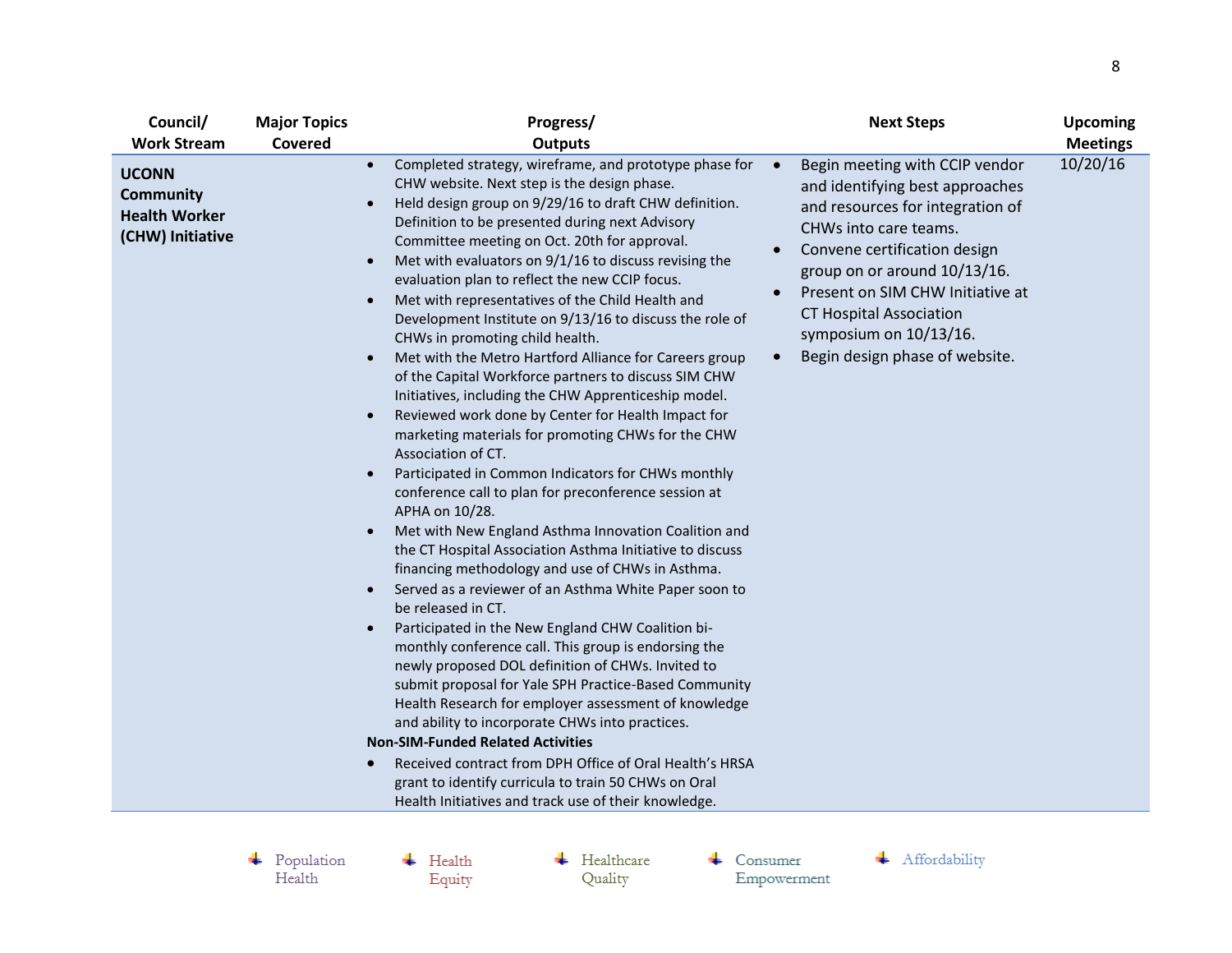| Council/                                                      | <b>Major Topics</b>                        | Progress/                                                                                                                                                                                                                                                                                                                                                                                                                                                               | <b>Next Steps</b>                                                                                                                                                                                                                                                      | <b>Upcoming</b> |
|---------------------------------------------------------------|--------------------------------------------|-------------------------------------------------------------------------------------------------------------------------------------------------------------------------------------------------------------------------------------------------------------------------------------------------------------------------------------------------------------------------------------------------------------------------------------------------------------------------|------------------------------------------------------------------------------------------------------------------------------------------------------------------------------------------------------------------------------------------------------------------------|-----------------|
| <b>Work Stream</b>                                            | Covered                                    | <b>Outputs</b>                                                                                                                                                                                                                                                                                                                                                                                                                                                          |                                                                                                                                                                                                                                                                        | <b>Meetings</b> |
| <b>UCONN</b><br><b>Evaluation</b>                             | <b>Dashboard</b>                           | Published dashboard with new data and first of<br>$\bullet$<br>SIM target values                                                                                                                                                                                                                                                                                                                                                                                        | Continue data acquisition for<br>$\bullet$<br>1/1/17 dashboard publication                                                                                                                                                                                             | N/A             |
|                                                               | Care<br><b>Experience</b><br><b>Survey</b> | Finalized CT SIM CAHPS survey content<br>Developed Spanish version of CT SIM CAHPS survey<br>Released Care Experience Survey Vendor RFP<br>Continued communications with plans, including<br>producing a revised project description                                                                                                                                                                                                                                    | Compile responses to RFP for Care<br><b>Experience Survey vendor</b><br>Select and notify Care Experience<br>$\bullet$<br>survey vendor<br>Obtain data format from plans                                                                                               |                 |
|                                                               | <b>Public</b><br><b>Scorecard</b>          | Continued discussions with other SIM States about<br>$\bullet$<br>their online health care quality scorecards<br>Presented scorecard progress at September<br>$\bullet$<br><b>Quality Council Meeting</b>                                                                                                                                                                                                                                                               | Continue research into online<br>$\bullet$<br>health care quality scorecard<br>options and discussions with other<br>SIM States about their scorecards                                                                                                                 |                 |
|                                                               | <b>Reporting to</b><br><b>CMMI</b>         | Attended monthly call with National Evaluators<br>Revised and submitted draft template for metrics<br>reporting to CMMI                                                                                                                                                                                                                                                                                                                                                 | Attend monthly call with National<br>Evaluators<br>Work towards fulfilling November<br>$\bullet$<br>1 reporting requirement                                                                                                                                            |                 |
| <b>Advanced</b><br><b>Medical Home</b><br>Vanguard<br>Program |                                            | The RFP closed to identify a vendor who will<br>provide transformation services to the first cohort<br>of primary care practices in our AMH Program.<br>Proposals are currently under review.<br>The application process closed for the AMH<br>$\bullet$<br>Vanguard Program with a total of 95 practices<br>enrolled.<br>Planning continued for an AMH practice<br>recruitment event, in collaboration with DSS and<br>the CSMS. The event will be held on December 8. | Review proposals and select a<br>$\bullet$<br>vendor to provide AMH<br>transformation services<br>Continue planning for AMH<br>$\bullet$<br>practice recruitment event on<br>December 8.<br>Continue providing transformation<br>services for AMH Vanguard<br>Program. | N/A             |

 $\overline{\phantom{a}}$  Health Equity  $\leftarrow$  Healthcare Quality

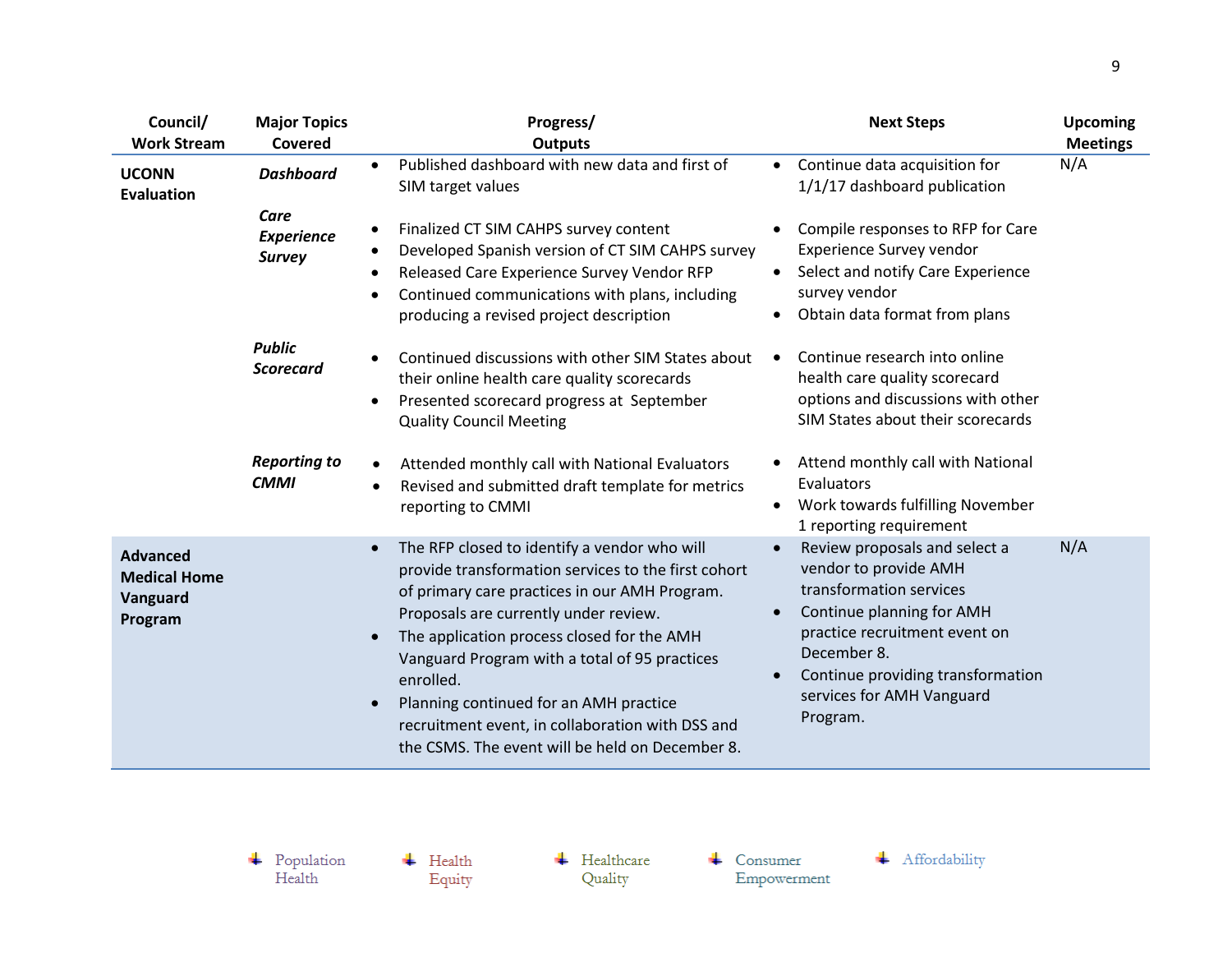| Council/                                     | <b>Major Topics</b> | Progress/                                                                                                                                                                                                                                                                                                                                                                                                                                                                                                                                                                                                                                                                                                                                     | <b>Next Steps</b>                                                                                                                                                          | <b>Upcoming</b> |
|----------------------------------------------|---------------------|-----------------------------------------------------------------------------------------------------------------------------------------------------------------------------------------------------------------------------------------------------------------------------------------------------------------------------------------------------------------------------------------------------------------------------------------------------------------------------------------------------------------------------------------------------------------------------------------------------------------------------------------------------------------------------------------------------------------------------------------------|----------------------------------------------------------------------------------------------------------------------------------------------------------------------------|-----------------|
| <b>Work Stream</b>                           | Covered             | <b>Outputs</b>                                                                                                                                                                                                                                                                                                                                                                                                                                                                                                                                                                                                                                                                                                                                |                                                                                                                                                                            | <b>Meetings</b> |
| Program<br><b>Management</b><br>Office (PMO) |                     | Responded to several rounds of feedback from<br>CMMI on the Operational Plan and received<br>approval on Performance Year 1 budget. The PMO<br>expects the approval of the Operational Plan<br>pending final review of responses.<br>Worked with DSS and CSMS to plan AMH<br>recruitment event to take place December 8<br><b>Oversaw CCIP Vendor Selection Process, with</b><br>vendor expected to be accounced in October<br><b>Oversaw CCIP Transformation Award Selection</b><br>Process and developed follow-up questions for<br>potential awardees<br>Worked with the evaluation team to finalize<br>annual and quarterly reporting template.<br>Amended MOAs with UConn, DPH, and DSS to<br>account for Performance Year 1 activities. | Announce CCIP Vendor and<br>Transformation Awardees.<br>Oversee AMH Vendor Award<br><b>Selection Process</b><br>Continue planning efforts around<br>AMH recruitment event. | N/A             |

| <b>ACRONYMS</b>                                                   | <b>CMC</b> - Care Management Committee                   |  |  |
|-------------------------------------------------------------------|----------------------------------------------------------|--|--|
| APCD - All-Payers Claims Database                                 | <b>CMMI</b> – Center for Medicare & Medicaid Innovations |  |  |
| <b>AHCT</b> – Access Health Connecticut                           | <b>DPH</b> - Department of Public Health                 |  |  |
| <b>BRFSS</b> - Behavioral Risk Factor Surveillance System         | <b>DSS</b> - Department of Social Services               |  |  |
| <b>CAB</b> - Consumer Advisory Board                              | <b>EAC</b> – Equity and Access Council                   |  |  |
| <b>CCIP</b> – Clinical & Community Integration Program            | <b>EHR</b> – Electronic Health Record                    |  |  |
| <b>CHW</b> - Community Health Worker                              | HISC - Healthcare Innovation Steering Committee          |  |  |
|                                                                   |                                                          |  |  |
| Healthcare<br>Population<br>Health<br>Health<br>Quality<br>Equity | Affordability<br>Consumer<br>Empowerment                 |  |  |

Equity